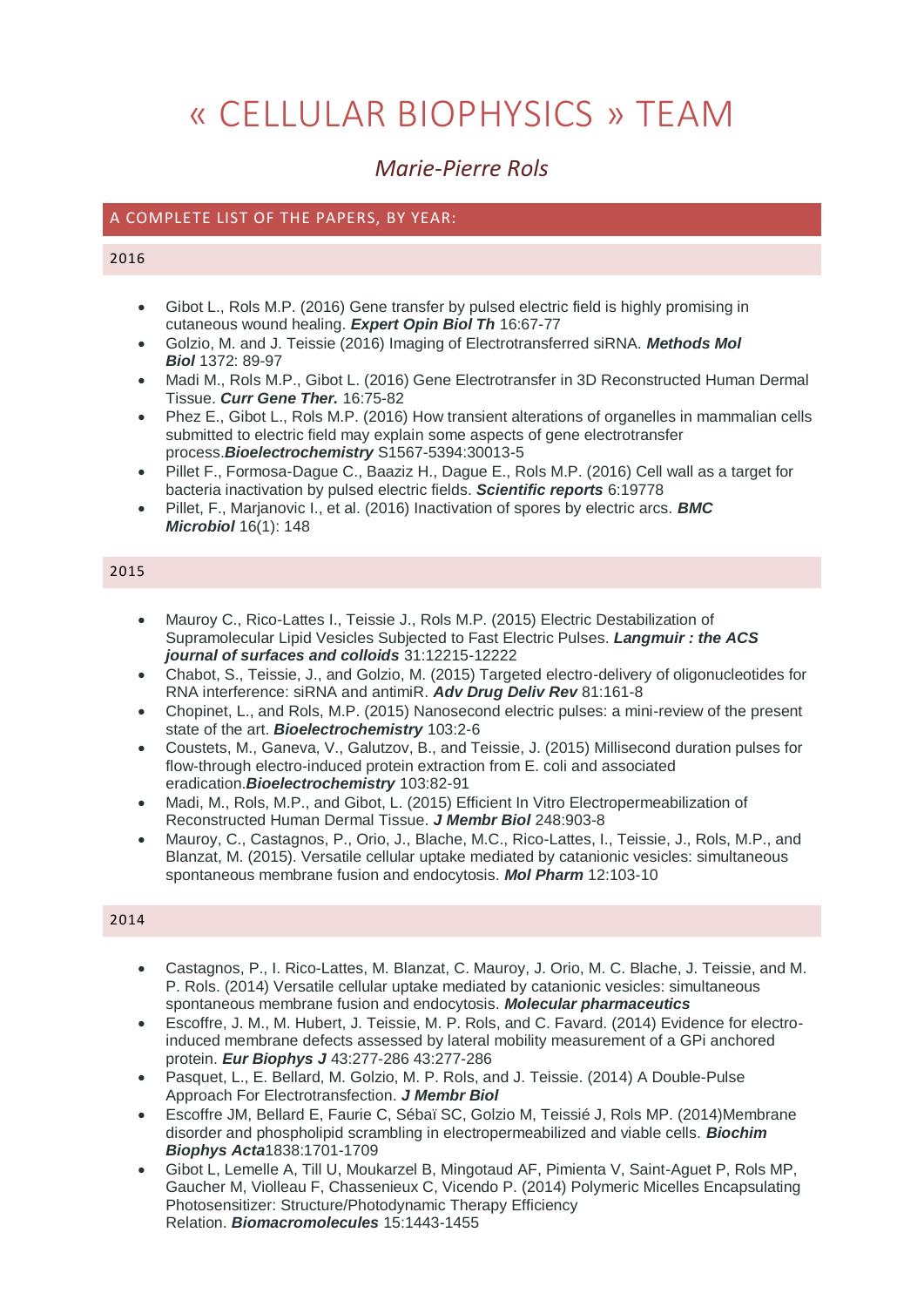- Martínez O, Bellard E, Golzio M, Mechiche-Alami S, Rols MP, Teissié J, Ecochard V, Paquereau L. (2014) Direct Validation of Aptamers as Powerful Tools to Image Solid Tumor. *Nucleic Acid Ther*24:217-225
- Golzio, M. and Teissie J. (2014). siRNA delivery via electropulsation: a review of the basic processes. *Methods Mol Biol* 1121: 81-98
- Teissie, J. and Golzio M. (2014). Direct imaging of siRNA electrotransfer at the single-cell level.*Methods Mol Biol* 1121: 121-130

- Rosazza C, Buntz A, Rieß T, Wöll D, Zumbusch A, Rols MP. (2013) Intracellular tracking of single-plasmid DNA particles after delivery by electroporation. *Mol Ther.* 21(12):2217-26
- Orio J, Bellard E, Baaziz H, Pichon C, Mouritzen P, Rols MP, Teissié J, Golzio M, Chabot S. (2013) Sub-cellular temporal and spatial distribution of electrotransferred LNA/DNA oligomer. *J RNAi Gene Silencing* 9:479-85
- Chabot S, Pelofy S, Teissié J, Golzio M. (2013) Delivery of RNAi-Based Oligonucleotides by Electropermeabilization. *Pharmaceuticals (Basel)* 10;6(4):510-21
- Chopinet L, Batista-Napotnik T, Montigny A, Rebersek M, Teissié J, Rols M-P, Miklavčič D. (2013) Nanosecond electric pulses effects on gene expression. *Journal of Membrane Biology* 246(11):851-9
- Gibot L, Auger FA, Lacroix D. (2013) The Pivotal Role of Vascularization in Tissue Engineering.*Annu Rev Biomed Eng* In press
- Gibot L, Rols MP. (2013) 3D Spheroids' Sensitivity to Electric Field Pulses Depends on Their Size. *J Membr Biol* 246(10):745-50
- Chopinet L, Roduit C, Rols MP, Dague E. (2013) Destabilization induced by electropermeabilization analyzed by atomic force microscopy. *Biochim Biophys Acta* 1828(9):2223-9
- Gibot L, Rols MP. (2013) Progress and Prospects: The Use of 3D Spheroid Model as a Relevant Way to Study and Optimize DNA Electrotransfer. *Curr Gene Ther* 13(3):175-81
- Chabot S, Rosazza C, Golzio M, Zumbusch A, Teissié J, Rols MP. (2013) Nucleic acids electro-transfer: from bench to bedside. *Curr Drug Metab* 14(3):300-8
- Chopinet L, Formosa C, Rols MP, Duval RE, Dague E. (2013) Imaging living cells surface and quantifying its properties at high resolution using AFM in QI™ mode. *Micron* 48:26-33
- Gibot L, Wasungu L, Teissié J, Rols MP. (2013) Antitumor drug delivery in multicellular spheroids by electropermeabilization. *J Control Release* 167(2):138-147
- Chabot S, Orio J, Schmeer M, Schleef M, Golzio M, Teissié J.(2013) Minicircle DNA electrotransfer for efficient tissue-targeted gene delivery. *Gene Ther* 20(1):62-8

- Bellard E, Markelc B, Pelofy S, Le Guerroué F, Sersa G, Teissié J, Cemazar M, Golzio M. (2012) Intravital microscopy at the single vessel level brings new insights of vascular modification mechanisms induced by electropermeabilization. *J Control Release* 163(3):396- 403
- Chabot S, Rosazza C, Golzio M, Zumbush A, Teissié J, Rols MP. (2012) Nucleic Acids Electro-transfer: From Bench to Bedside. *Curr Drug Metab.*
- Portet T, Mauroy C, Démery V, Houles T, Escoffre JM, Dean DS, Rols MP. (2012) Destabilizing giant vesicles with electric fields: an overview of current applications. *J Membr Biol.* 245(9):555-64.
- Escoffre JM, Nikolova B, Mallet L, Henri J, Favard C, Golzio M, Teissie J, Tsoneva I, Rols MP. (2012) New insights in the gene electrotransfer process: evidence for the involvement of the plasmid DNA topology. *Curr Gene Ther.* 12(5):417-22
- Mauroy C, Portet T, Winterhalder M, Bellard E, Blache MC, Teissié J, Zumbusch A, Rols MP. (2012) Giant lipid vesicles under electric field pulses assessed by non invasive imaging.*Bioelectrochemistry.* 87:253-9
- Pelofy S, Teissié J, Golzio M, Chabot S. (2012) Chemically modified oligonucleotide-increased stability negatively correlates with its efficacy despite efficient electrotransfer. *J Membr Biol.*245(9):565-71
- Chabot S, Bellard E, Nielsen SJ, Orio J, Castanier R, Golzio M, Teissié J. (2012) LNA-based oligonucleotide electrotransfer for miRNA inhibition. *Mol Ther.* 20(8):1590-8
- Escoffre JM, Rols MP. (2012) Electrochemotherapy: Progress and Prospects. *Curr Pharm Des*18(23):3406-15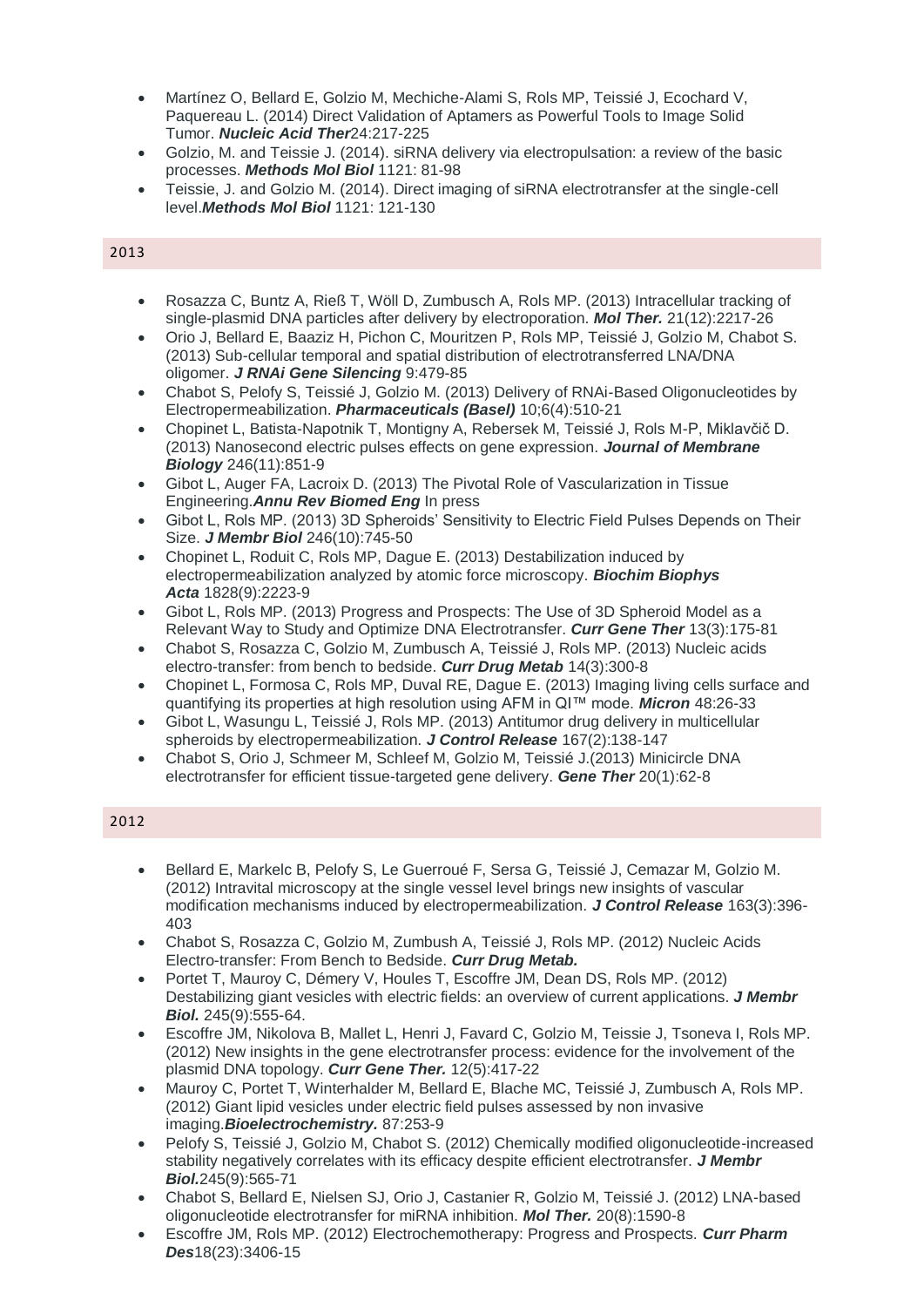- Mauroy C, Castagnos P, Blache MC, Teissié J, Rico-Lattes I, Rols MP, Blanzat M. (2012) Interaction between GUVs and catanionic nanocontainers: new insight into spontaneous membrane fusion.*Chem Commun* 48(53):6648-50
- Golzio M, Escoffre JM, Teissié J. (2012) shRNA-mediated gene knockdown in skeletal muscle.*Methods Mol Biol* 798:491-501
- Teissié J, Escoffre JM, Paganin A, Chabot S, Bellard E, Wasungu L, Rols MP, Golzio M. (2012) Drug delivery by electropulsation: Recent developments in oncology. *Int J Pharm* 423(1):3-6
- Rosazza C, Phez E, Escoffre JM, Cézanne L, Zumbusch A, Rols MP. (2012). Cholesterol implications in plasmid DNA electrotransfer: Evidence for the involvement of endocytotic pathways.*Int J Pharm* 423(1):134-43
- Tamzali Y, Borde L, Rols MP, Golzio M, Lyazrhi F, Teissie J. (2012). Successful treatment of equine sarcoids with cisplatin electrochemotherapy: A retrospective study of 48 cases. *Equine Vet J*44(2):214-20

- Martínez O, Ecochard V, Mahéo S, Gross G, Bodin P, Teissié J, Escudier JM, Paquereau L. (2011) α,β-D-constrained nucleic acids are strong terminators of thermostable DNA polymerases in polymerase chain reaction. *PLoS One* 6(10)
- Chabot S, Pelofy S, Paganin-Gioanni A, Teissie J, Golzio M. (2011) Electrotransfer of RNAibased oligonucleotides for oncology. *Anticancer Res* 31(12):4083-9
- Paganin-Gioanni A, Bellard E, Escoffre JM, Rols MP, Teissié J and Golzio M. (2011) Direct visualization at the single-cell level of siRNA electrotransfer into cancer cells. *PNAS* 108 (26):10443-10447
- Cemazar M, Golzio M, Sersa G, Escoffre JM, Coer A, Vidic S, Teissie J. (2011). Hyaluronidase and collagenase increase the transfection efficiency of gene electrotransfer in different murine tumors.*Hum Gene Ther* 23(1):128-37
- Portet T; Favard C; Teissie J, Dean D and Rols M-P. (2011). Insights into the mechanisms of electromediated gene delivery and application to the loading of giant vesicles with negatively charged macromolecules. *Soft Matter* 7(8):3872-3881
- Wasungu, L; Marty, AL; Bureau, MF, Kichler A, Bessodes M, Teissie J, Scherman D, Rols MP. (2011). Pre-treatment of cells with pluronic L64 increases DNA transfection mediated by electrotransfer. *J Control Release* 149(2):117-125
- Chabot S, Jabrane-Ferrat N, Bigot K, Tabiasco J, Provost A, Golzio M, Noman MZ, Giustiniani J, Bellard E, Brayer S, Aguerre-Girr M, Meggetto F, Giuriato S, Malecaze F, Galiacy S, Jaïs JP, Chose O, Kadouche J, Chouaib S, Teissié J, Abitbol M, Bensussan A, Le Bouteiller P. (2011). A novel antiangiogenic and vascular normalization therapy targeted against human CD160 receptor. *J Exp Med* 208(5):973-86
- Chopinet L, Wasungu L, Rols MP. (2011). First explanations for differences in electrotransfection efficiency in vitro and in vivo using spheroid model. *Int J Pharm*
- Rosazza C, Escoffre JM, Zumbusch A, Rols MP. (2011). The Actin Cytoskeleton Has an Active Role in the Electrotransfer of Plasmid DNA in Mammalian Cells. *Mol Ther* 19(5):913-21

- Mignet, N; Vandermeulen, G; Pembouong, C Largeau, B Thompson,M-V Spanedda,L Wasungu,M-P Rols,MBessodes,M. Bureau,V Préat,D Scherman. (2010).Cationic and anionic lipoplexes inhibit gene transfection by electroporation in vivo. *J Gen Med* 12(6):491-500
- Pchejetski D, Bohler T, Brizuela L, Sauer L, Doumerc N, Golzio M, Salunkhe V, Teissié J, Malavaud B, Waxman J, Cuvillier O. (2010). FTY720 (fingolimod) sensitizes prostate cancer cells to radiotherapy by inhibition of sphingosine kinase-1. *Cancer Res* 70(21):8651-61
- Golzio M, Teissié J. (2010). Direct assay of electropermeabilization in a 2D pseudo tissue. *Phys Chem Chem Phys* 12(44):14670-2
- Escoffre JM, Portet T, Favard C, Teissié J, Dean DS, Rols MP. (2010). Electromediated formation of DNA complexes with cell membranes and its consequences for gene delivery. *Biochim Biophys Acta*
- Escoffre JM, Kaddur K, Rols MP, Bouakaz A. (2010) In vitro gene transfer by electrosonoporation.*Ultrasound Med Biol* 36(10):1746-55
- Rols MP. (2010). Gene transfer by electrical fields. *Curr Gene Ther* 10(4):255
- Escoffre JM, Teissié J, Rols MP. (2010). Gene transfer: how can the biological barriers be overcome? *J Membr Biol* 236(1):61-74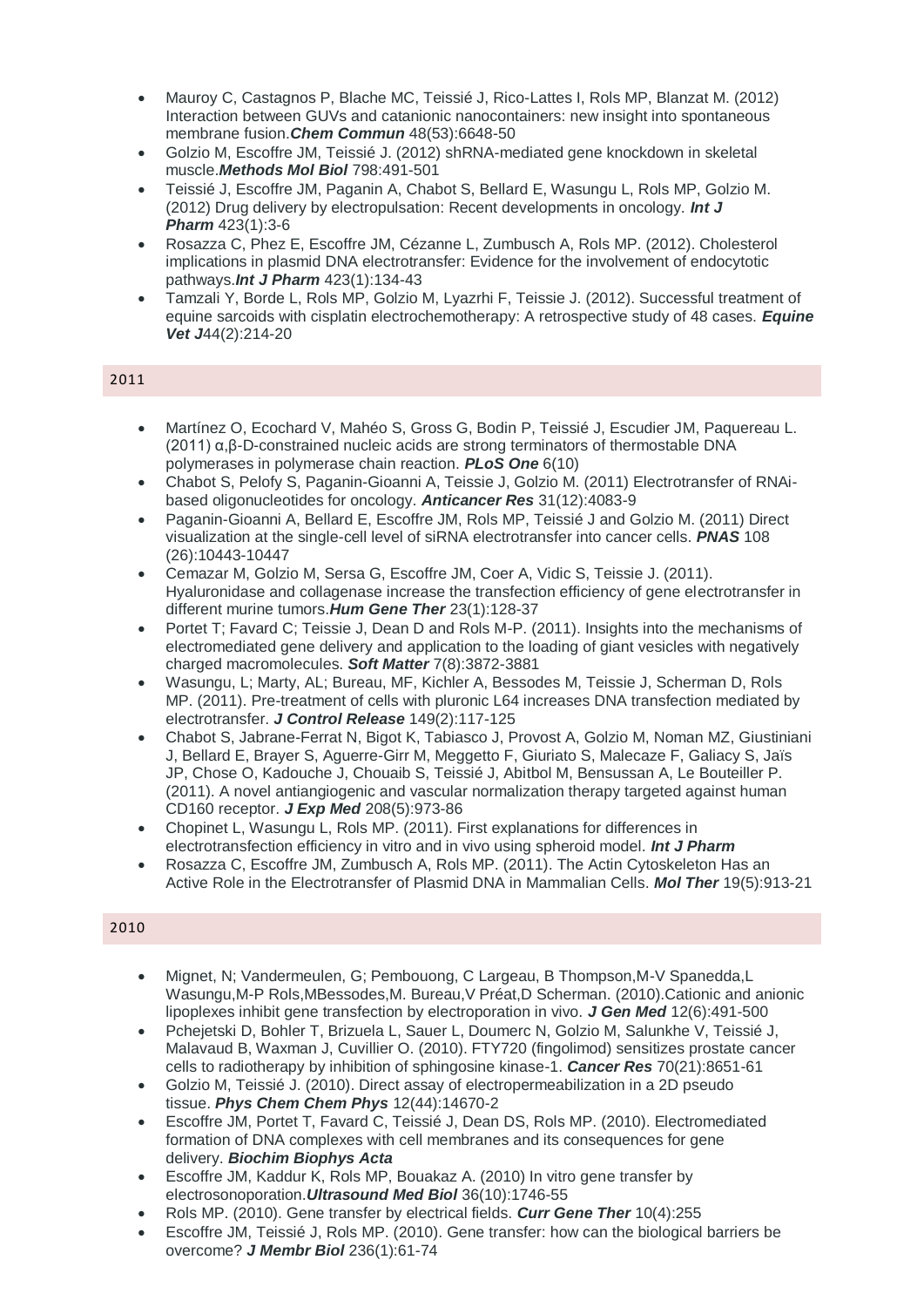- Golzio M, Escoffre JM, Portet T, Mauroy C, Teissié J, Dean DS, Rols MP. (2010). Observations of the mechanisms of electromediated DNA uptake—from vesicles to tissues. *Curr Gene Ther*10(4):256-66 Review
- Faurie C, Rebersek M, Golzio M, Kanduser M, Escoffre JM, Pavlin M, Teissie J, Miklavcic D, Rols MP. (2010). Electro-mediated gene transfer and expression are controlled by the life-time of DNA/membrane complex formation. *J Gene Med* 12(1):117-25
- Aurélie Paganin-Gioanni, Elisabeth Bellard, Laurent Paquereau, Vincent Ecochard, Muriel Golzio and Justin Teissié. (2010). Fluorescence imaging agents in cancerology. *Radiology and Oncology* 44 (3):142-148.

- Escoffre JM, Bellard E, Golzio M, Teissié J, Rols MP. (2009). Transgene expression of transfected supercoiled plasmid DNA concatemers in mammalian cells. *J Gene Med* 11(11):1071-3
- Wasungu, L., Escoffre, J.M., Valette, A., Teissie, J. , and Rols, M.P. (2009). A 3D in vitro spheroid model as a way to study the mechanisms of electroporation. *Int J Pharmaceutics* 379(2):278-84
- Portet, T., Cifebrer, F., Escoffre, J.M., Favard, C., Rols, M.P., and Dean, D.S. (2009). Visualization of lipid expulsion during the shrinkage of giant vesicles under electropulsation. *Biophys J*96(10):4109-21
- Mazeres, S., Sel, D., Golzio, M., Tamzali, Y., Miklavcic, D., and Teissie, J. (2009). Non invasive contact electrodes for in vivo localized cutaneous electropulsation and associated drug and nucleic acid delivery. *Journal of Controlled Release* 134:125‐31
- Cemazar, M., Golzio, M., Sersa, G. , Hojman, P. , Kranjc, S. , Mesojednik, S. , Rols, M. P., and Teissie, J. (2009). Control by pulse parameters of DNA electrotransfer into solid tumors in mice.*Gene Ther* 16:635‐44
- Luminita Damian, Claire Marty-Detraves, Mathias Winterhalter, Didier Fournier, Laurent Paquereau. (2009). Single strand DNA translation initiation step analyzed by Isothermal Titration Calorimetry.*BBRC* J385 (3): 296-301

#### 2008

- Stojan, J., Ladurantie, C., Siadat, O.R., Paquereau, L., and Fournier, D. (2008). Evidence for subdomain flexibility in drosophila melanogaster acetylcholinesterase. *Biochemistry* 47:5599‐ 607
- Escoffre, J. M., Portet, T., Wasungu, L. , Teissie, J., Dean, D., and Rols, M. P. (2008). What is (Still not) Known of the Mechanism by Which Electroporation Mediates Gene Transfer and Expression in Cells and Tissues. *Mol Biotechnol* 41:286‐295
- Teissié, J., Escoffre, J.M., Rols, M.P., and Golzio, M. (2008). Time dependence of electric field effects on cell membranes. A review for a critical selction of pulse duration for therapeutical applications. *Radiol Oncol* 42:1‐11
- Paganin‐Gioanni, A., Bellard, E., Couderc, B., Teissié, J., and Golzio, M. (2008). Tracking in vitro and in vivo siRNA electrotransfer in tumor cells *JRGS* 4:281‐288
- Escoffre, J.M., Debin, A., Reynes, J.P., Drocourt, D., Tiraby, G., Hellaudais, L., Teissie, J., and Golzio, M. (2008). Long‐lasting In vivo Gene Silencing by Electrotransfer of shRNA Expressing Plasmid. *Technol Cancer Res Treat* 7:109‐16
- Pucihar, G., Kotnik, T., Miklavcic, D., and Teissié, J. (2008). Kinetics of transmembrane transport of small molecules into electropermeabilized cells. *Biophys J* 95:2837‐48
- Bessière D. , Lacroix C., Campagne S., Ecochard V., Guillet V., Mourey L., Lopez F., Czaplicki J., Demange P., Milon A., Girard J.P.and Gervais V. (2008). Structure-function analysis of the THAP-zinc finger of THAP1, a large C2H2 DNA-binding module linked to Rb/E2F pathways. *J Biol Chem*283: 4352-4363
- Stojan J., Ladurantie C., Siadat O., Paquereau L., Fournier D. (2008). Evidence for subdomain flexibility in drosophila melanogaster acetylcholinesterase. *Biochemistry* 47(20):5599-607

#### 2007

 Germain, M., Paquereau, L., Winterhalter, M., Hochepied, J.F., and Fournier, D. (2007). Liposomes : support à la formation de capsules plus stables à base de polyélectrolytes réticulés ou de silice. *Ann Pharm Fr* 65:134‐141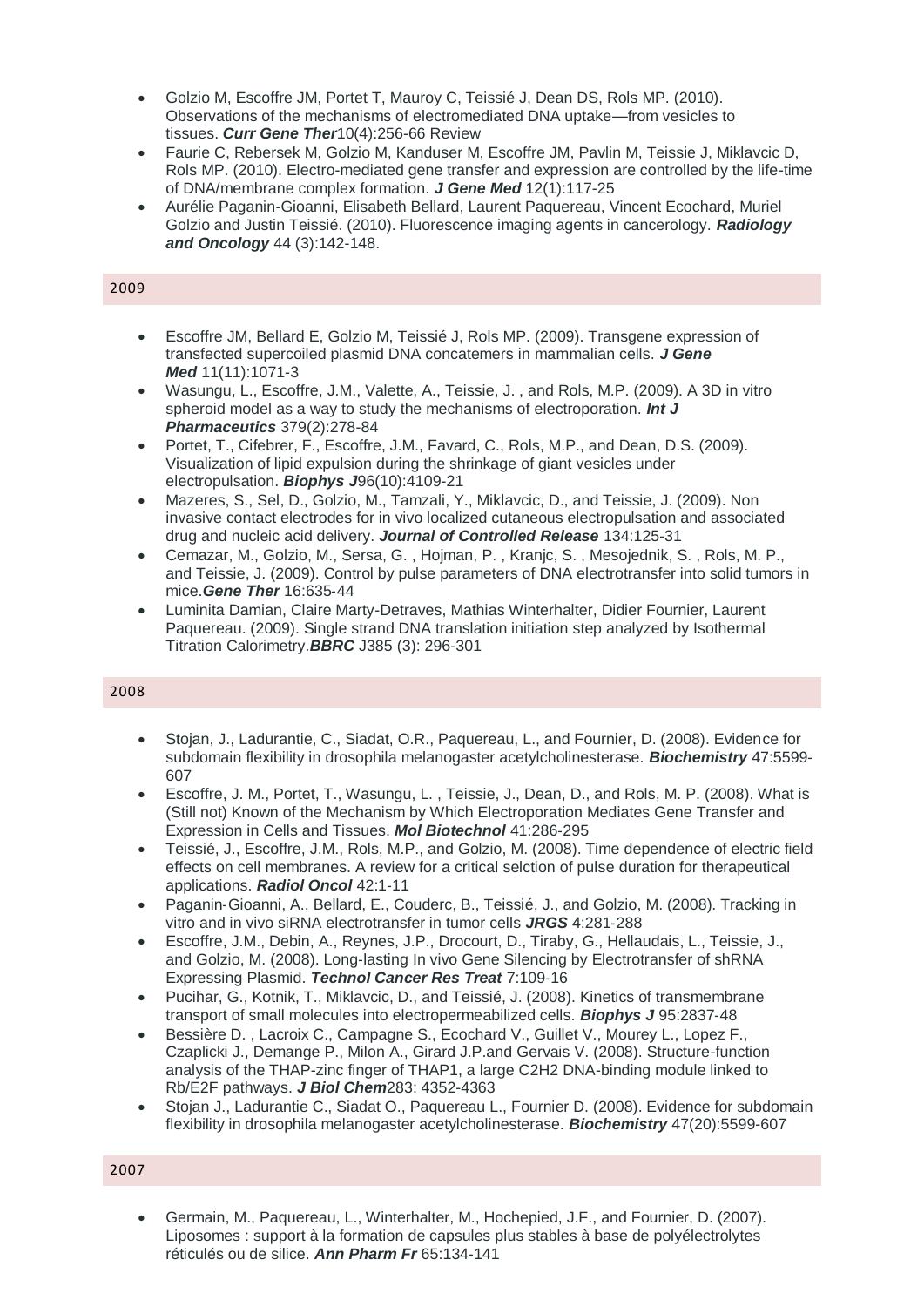- Denis-Quanquin, S., Lamouroux, L., Lougarre, A., Maheo, S., Saves, I., Paquereau, L., Demange, P., and Fournier D. (2007). Protein expression from synthetic genes: Selection of clones using GFP. *J Biotechnol* 131:223‐230
- Teissie, J. (2007). Biophysical effects of electric fields on membrane water interfaces: a minireview.*Eur Biophys J* 36:967‐72
- Golzio, M., Mazzolini, L., Ledoux, A., Paganin, A., Izard, M., Hellaudais, L., Bieth, A., Pillaire, M.J., Cazaux, C., Hoffmann, J.S., Couderc, B., and Teissié, J. (2007). In vivo gene silencing in solid tumors by targeted electrically mediated siRNA delivery. *Gene Ther* 14:752‐9
- Escoffre, J. M., Dean, D.S., Hubert, M., Rols, M.P. , and Favard, C. (2007). Membrane perturbation by an external electric field: a mechanism to permit molecular uptake. *Eur Biophys J* 36:973‐983
- Favard, C., Dean, D.S., and Rols, M.P. (2007). Electrotransfer as a non viral method of gene delivery. *Curr Gene Ther* 7:67‐77
- Pedron‐Mazoyer, S., Plouet, J., Hellaudais, L., Teissie, J., and Golzio, M. (2007). New anti angiogenesis developments through electro‐immunization: optimization by in vivo optical imaging of intradermal electrogenetransfer. *Biochim Biophys Acta* 1770 :137‐42
- Pucihar, G., Kotnik, T., Miklavcic, D., and Teissie, J. (2007). Electropermeabilization of dense cell suspensions. *Eur Biophysics J* 36:173‐185
- Cayrol C., Lacroix C., Mathe C., Ecochard V., Ceribelli M., Loreau E., Lazar V., Dessen P., Mantovani R., Aguilar L. and Girard J.P. (2007). The THAP-zinc finger protein THAP1 regulates endothelial cell proliferation through modulation of pRB/E2F cell-cycle target genes. *Blood* 109:584-594
- Denis-Quanquin S., Lamouroux L., Lougarre A., Maheo S., Saves I., Paquereau L., Demange P., Fournier D. (2007). Protein expression from synthetic genes: Selection of clones using GFP. *J. Biotechnol.* 131: 223-230.
- Germain M, Paquereau L., Winterhalter M., Hochepied J.-F., Fournier D. (2007). Liposomes : support à la formation de capsules plus stables à base de polyélectrolytes réticulés ou de silice. *Ann Pharm fr* 65 (2): 134-141

- Ruysschaert, T., Paquereau L., Winterhalter, M., and Fournier, D. (2006). Stabilization of liposomes throught enzymatic polymerization of DNA. *Nano Letters* 6:2755‐2757
- Cemazar, M., Golzio, M., Escoffre, J.M., Couderc, B., Sersa, G., and Teissié , J. (2006). In vivo imaging of tumor growth after electrochemotherapy with cisplatin. *Biochem Biophys Res Comm*348:997‐1002
- Cemazar, M., Golzio, M., Sersa, G., Rols, M.P., and Teissié , J. (2006). Electrically‐assisted Nucleic Acids Delivery to Tissues In Vivo: Where Do We Stand? *Current Pharmaceutical Design* 12:3817‐25
- Rols, M.P. (2006). Electropermeabilization, a physical method for the delivery of therapeutic molecules into cells. *Biochim Biophys Acta (Biomembranes)* 1758:423‐428
- Ganeva, V., Galutzo, B., and Teissié, J. (2006). Irreversibly electropermeabilized yeast retains the capability for ATP synthesis via oxidative phosphorylation. *Bioelectrochemistry* 68:27‐30
- Ruysschaert T., Paquereau L., Winterhalter M., Fournier D. (2006). Stabilization of liposomes throught enzymatic polymerization of DNA. *Nano Letters* 6(12): 2755-2757

- Damian, L., Fournier, D., Winterhalter, M., and Paquereau, L. (2005). Determination of thermodynamic parameters of Xerocomus Chrysenteron Lectin interactions with N‐ acetylgalactosamine and Thomsen‐Friedenreich antigen by Isothermal Titration Calorimetry *BMC Biochemistry* 6:11
- Faurie, C., Golzio, M., Phez, E., Teissié, J., and Rols M.P. (2005). Electric field induced cell membrane permeabilization and gene transfer: Theory and Experiments. *Eng Life Sci* 5:1‐8
- Teissié, J., Golzio, M., and Rols, M.P. (2005). Mechanisms of Cell membrane Electropermeabilization : A minireview of our present (lack of ?) knowledge. **BBA** ‐ General Subjects Special Issue:Biophysics Complex Systems 1724:270‐280
- Phez, E., Faurie, C., Golzio, M. Teissié, J., and Rols M.P. (2005). New insights in the visualization of membrane permeabilization and DNA/membrane interaction of cells submitted to electric pulses. *BBA*‐ General Subjects Special Issue:Biophysics Complex Systems 1724:248‐254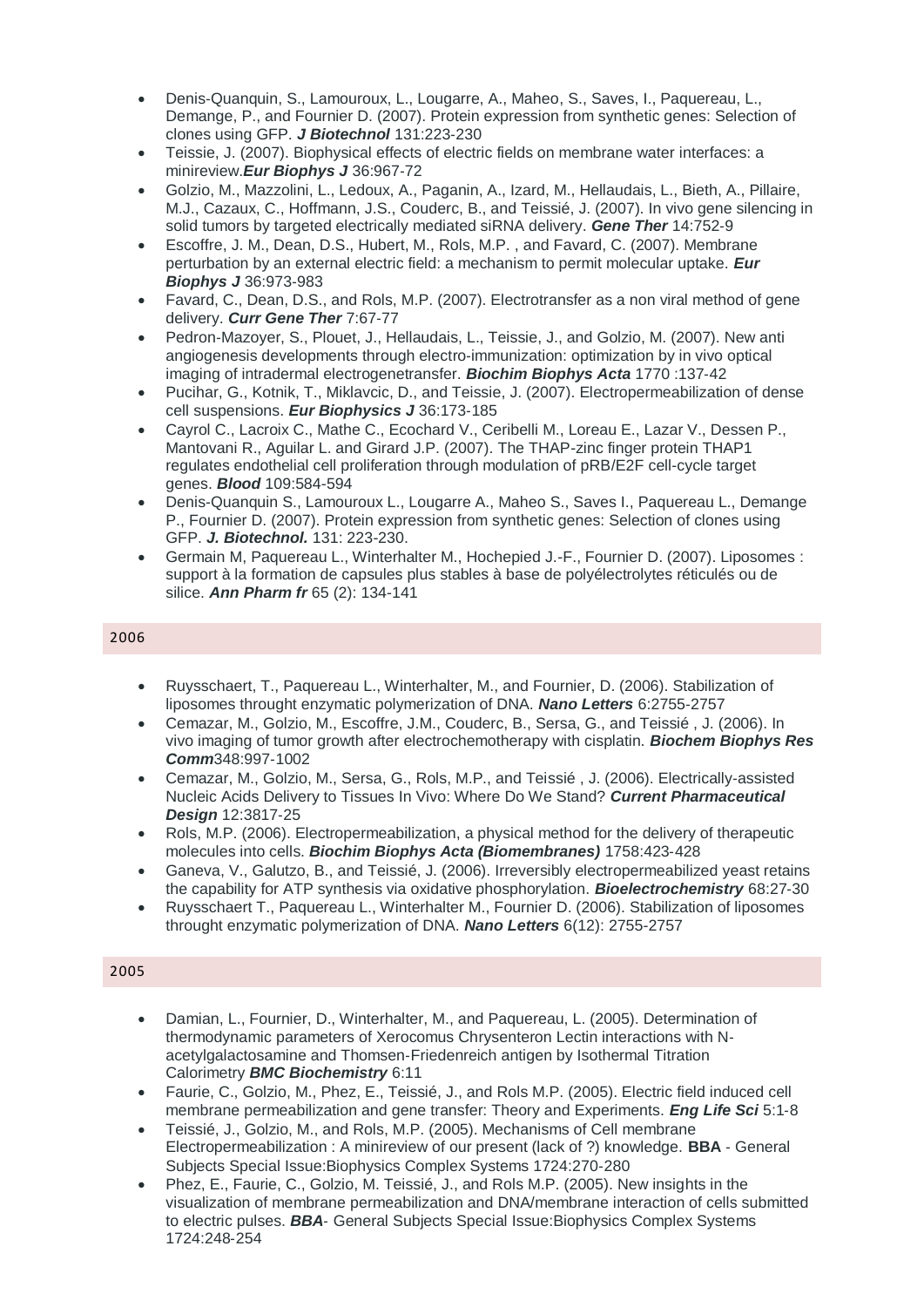- Golzio, M., Mazzolini, L. Moller P., Rols M.P., and Teissié, J. (2005). Inhibition of gene expression in mice muscle by in vivo electrically mediated siRNA delivery. *Gene Therapy* 12:246‐251
- Clouaire T, Ecochard V, Roussigne M, Mathe C, Amalric F and Girard JP. (2005). The THAP domain of THAP1 is a large C2CH module with zinc-dependent sequence-specific DNA binding activity.*PNAS* 102: 6907-6912

## COLLABORATIVE PUBLICATIONS

- Carayon, C., Ghodbane A., Gibot L., Dumur R., Wang J., Saffon N., Rols M.P., Solntsev K.M., Fery-Forgues S. (2016). Conjugates of Benzoxazole and GFP Chromophore with Aggregation-Induced Enhanced Emission: Influence of the Chain Length on the Formation of Particles and on the Dye Uptake by Living Cells. *Small* 12(47): 6602-6612
- Till U., Gibot L., Mingotaud A.F., Ehrhart J., Wasungu L., Mingotaud C., Souchard J.P., Poinso A., Rols M.P., Violleau F., Vicendo P. (2016). Drug Release by Direct Jump from Poly(ethylene-glycol-b-ε-caprolactone) Nano-Vector to Cell Membrane. *Molecules.* 30:21(12)
- Josserand, V., Keramidas M., Lavaud J., Righini C., Vollaire J., Bellard E., Rols M.P., Teissié J., Coll J.L, Golzio M. (2016). Electrochemotherapy guided by intraoperative fluorescence imaging for the treatment of inoperable peritoneal micro-metastases. *J Control Release* 233: 81-87
- Till U., Gibot L., Vicendo P., Rols M.P., Gaucher M., Violleau F., Mingotaud A.F. (2016) Crosslinked polymeric self-assemblies as an efficient strategy for photodynamic therapy on a 3D cell culture.*RSC Adv.* 6, 69984-69998
- Till U., Gibot L., Mingotaud C., Vicendo P., Rols M.P., Gaucher M., Violleau F., Mingotaud A.F. (2016) Self-assembled polymeric vectors mixtures: characterization of the polymorphism and existence of synergistic effects in photodynamic therapy. *Nanotechnology* 27:315102
- Rols M.P., Miklavcic D. (2016) Editorial: Gene Transfer by Electric Fields. *Curr Gene Ther.* 16:73-4
- Kamensek U., Rols M.P., Cemazar M., Golzio M. (2016) Visualization of Nonspecific Antitumor Effectiveness and Vascular Effects of Gene Electro-Transfer to Tumors. *Curr Gene Ther.* 16:90-7
- Rosazza C., Meglic S.H., Zumbusch A., Rols M.P., Miklavcic D. (2016) Gene Electrotransfer: A Mechanistic Perspective. *Curr Gene Ther.* 16:98-129
- Kulbacka J., Pucek A., Kotulska M., Dubińska-Magiera M., Rossowska J., Rols M.P., Wilk K.A. (2016) Electroporation and lipid nanoparticles with cyanine IR-780 and flavonoids as efficient vectors to enhanced drug delivery in colon cancer. *Bioelectrochemistry*
- Rosazza C., Deschout H., Buntz A., Braeckmans K., Rols M.P., Zumbusch A. (2016) Endocytosis and Endosomal Trafficking of DNA After Gene Electrotransfer In Vitro. *Mol Ther Nucleic Acids*
- Laurent V., Guerard A., Mazerolles C., Le Gonidec S., Toulet A., Nieto L., Zaidi F., Majed B., Garandeau D., Socrier Y., Golzio M., Cadoudal T., Chaoui K., Dray C., Monsarrat B., Schiltz O., Wang Y.Y., Couderc B., Valet P., Malavaud B., Muller C. (2016) Periprostatic adipocytes act as a driving force for prostate cancer progression in obesity. *Nature communications* 7: 10230
- Lazar I., Clement E., Dauvillier S., Milhas D., Ducoux-Petit M., LeGonidec S., Moro C., Soldan V., Dalle S., Balor S., Golzio M., Burlet-Schiltz O., Valet P., Muller C., Nieto L. (2016). Adipocyte Exosomes Promote Melanoma Aggressiveness through Fatty Acid Oxidation: A Novel Mechanism Linking Obesity and Cancer. *Cancer Res* 76(14): 4051-4057
- Ader I., Gstalder C., Bouquerel P., Golzio M., Andrieu G., Zalvidea S., Richard S., Sabbadini R.A., Malavaud B., Cuvillier O. (2015) Neutralizing S1P inhibits intratumoral hypoxia, induces vascular remodelling and sensitizes to chemotherapy in prostate cancer. *Oncotarget* 6:13803-13821
- Ceolato R., Golzio M., Riou C., Orlik X., Riviere N.(2015) Spectral degree of linear polarization of light from healthy skin and melanoma. *Optics Express* 23:13605-13612
- Dirat B., Ader I., Golzio M., Massa F., Mettouchi A., Laurent K., Larbret F., Malavaud B., Cormont M., Lemichez E., Cuvillier O., Tanti J.F., Bost F. (2015) Inhibition of the GTPase Rac1 Mediates the Antimigratory Effects of Metformin in Prostate Cancer Cells *Molecular cancer therapeutics* 14:586-596
- Frandsen S.K., Gibot L., Madi M., Gehl J., Rols M.P. (2015) Calcium Electroporation: Evidence for Differential Effects in Normal and Malignant Cell Lines, Evaluated in a 3D Spheroid Model. *PLoS One*10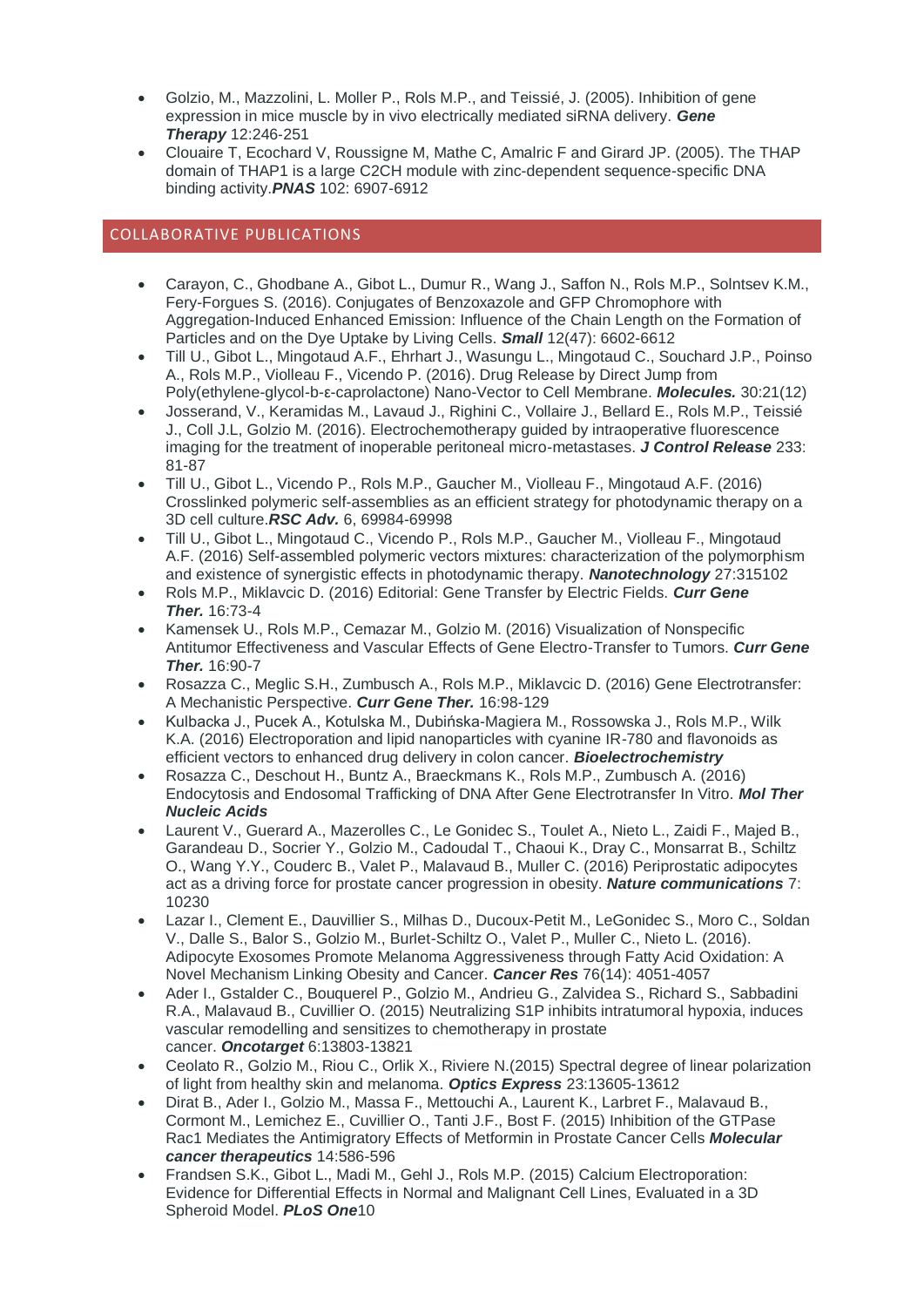- Rebersek M., Marjanovic I., Begus S., Pillet F., Rols M.P., Miklavcic D., Kotnik T. (2015) Generator and Setup for Emulating Exposures of Biological Samples to Lightning Strokes. *IEEE T Bio-Med Eng* 62:2535-2543
- Formosa C., Lachaize V., Gales C., Rols M.P., Martin-Yken H., Francois J.M., Duval R.E., Dague E. (2015) Mapping HA-tagged protein at the surface of living cells by atomic force microscopy. *Journal of Molecular Recognition* 28:1-9
- Luengo E., Martínez J.M., Coustets M., Álvarez I., Teissié J., Rols M.P., Raso J. (2015) A Comparative Study on the Effects of Millisecond- and Microsecond-Pulsed Electric Field Treatments on the Permeabilization and Extraction of Pigments from Chlorella vulgaris. *J Membr Biol.* 248:883-891
- Wezgowiec J, Kotulska M, Saczko J, Derylo MB, Teissie J, Rols MP, Orio J, Garbiec A, Kulbacka J. (2013) Cyanines in photodynamic reaction assisted by reversible electroporation—in vitro study on human breast carcinoma cells. *Photodiagnosis Photodyn Ther.* 10(4):490-502
- Wezgowiec J, Derylo MB, Teissie J, Orio J, Rols MP, Kulbacka J, Saczko J, Kotulska M. (2013) Electric field-assisted delivery of photofrin to human breast carcinoma cells. *J Membr Biol.*246(10):725-35
- Haberl S, Kandušer M, Flisar K, Hodžić D, Bregar VB, Miklavčič D, Escoffre JM, Rols MP, Pavlin M. (2013) Effect of different parameters used for in vitro gene electrotransfer on gene expression efficiency, cell viability and visualization of plasmid DNA at the membrane level. *J Gene Med.*15(5):169-81
- Castells M, Thibault B, Mery E, Golzio M, Pasquet M, Hennebelle I, Bourin P, Mirshahi M, Delord JP, Querleu D, Couderc B. (2012) Ovarian ascites-derived Hospicells promote angiogenesis via activation of macrophages. *Cancer Lett.* 326(1):59-68
- Markelc B, Bellard E, Sersa G, Pelofy S, Teissie J, Coer A, Golzio M, Cemazar M. (2012) In vivo molecular imaging and histological analysis of changes induced by electric pulses used for plasmid DNA electrotransfer to the skin: a study in a dorsal window chamber in mice. *J Membr Biol.*245(9):545-54
- Bureau MF, Wasungu L, Jugé L, Scherman D, Rols MP, Mignet N. (2012) Investigating relationship between transfection and permeabilization by the electric field and/or the Pluronic® L64 in vitro and in vivo. *J Gene Med* 14(3):204-15
- Mery E, Jouve E, Guillermet S, Bourgognon M, Castells M, Golzio M, Rizo P, Delord JP, Querleu D, Couderc B. (2011). Intraoperative fluorescence imaging of peritoneal dissemination of ovarian carcinomas. A preclinical study. *Gynecol Oncol* 122(1):155-62
- Pchejetski D, Bohler T, Brizuela L, Sauer L, Doumerc N, Golzio M, Salunkhe V, Teissié J, Malavaud B, Waxman J, Cuvillier O. (2010). FTY720 (fingolimod) sensitizes prostate cancer cells to radiotherapy by inhibition of sphingosine kinase-1. *Cancer Res* 70(21):8651-61
- Brizuela L, Dayon A, Doumerc N, Ader I, Golzio M, Izard JC, Hara Y, Malavaud B, Cuvillier O. (2010). The sphingosine kinase-1 survival pathway is a molecular target for the tumorsuppressive tea and wine polyphenols in prostate cancer. *FASEB J* 24(10):3882-94.
- Pasquet M, Golzio M, Mery E, Rafii A, Benabbou N, Mirshahi P, Hennebelle I, Bourin P, Allal B, Teissie J, Mirshahi M, Couderc B. (2010). Hospicells (ascites-derived stromal cells) promote tumorigenicity and angiogenesis. *Int J Cancer* 1;126(9):2090-101.
- Dayon A, Brizuela L, Martin C, Mazerolles C, Pirot N, Doumerc N, Nogueira L, Golzio M, Teissié J, Serre G, Rischmann P, Malavaud B, Cuvillier O. (2009). Sphingosine kinase-1 is central to androgen-regulated prostate cancer growth and survival. *PLoS One* 4(11):e8048
- Andre, F., Gehl, J., Sersa, G., Preat, V., Hojman, P., Eriksen, J., Golzio, M., Cemazar, M., Pavselj, N., Rols, M.P., Miklavcic, D., Neumann, E., Teissie, J., and Mir, L.M. (2008). Efficiency of high and low voltage pulse combinations forgene electrotransfer in muscle, liver,tumor and skin. *Hum Gene Ther* 19(11):1261-71
- Pchejetski, D., Doumerc, N., Golzio, M., Naymark, M., Teissié, J., Kohama, T., Waxman, J., Malavaud, B., and Cuvillier, O. (2008). Chemosensitizing effects of sphingosine kinase‐1 inhibition in prostate cancer cell and animal models. *Mol Cancer Ther* 7:1836‐45
- Cemazar, M., Sersa, G., Tozon, N., Mir, L., Miklavicic, D., Lowe, R., Teissie, J., and Tamzali, Y. (2008). Electrochemotherapy in veterinary oncology. *J Vet Intern Med* 22:826‐31
- Meloni, G., Sonois, V., Delaine, T., Guilloreau, L., Gillet, A., Teissié, J., Faller, P., and Vašák M. (2008). Metal swap between Zn7metallothionein‐3 and amyloid‐β‐Cu protects against amyloid‐β toxicity. *Nat Chem Biol* 4:366‐72
- Couderc, B., Pradines, A., Rafii, A., Golzio, M., Deviers, A., Allal, C., Berg, D., Penary, M., Teissie, J., and Favre, G. (2008). In vivo restoration of RhoB expression leads to ovarian tumor regression.*Cancer Gene Ther* 15:456‐64
- Rebersek, M., Faurie, C., Kanduser, M., Corovic, S., Teissie, J., Rols, M.P., and Miklavcic, D. (2007). Electroporator with automatic change of electric field direction improves gene electrotransfer in vitro *Biomed Eng OnLine* 6:25